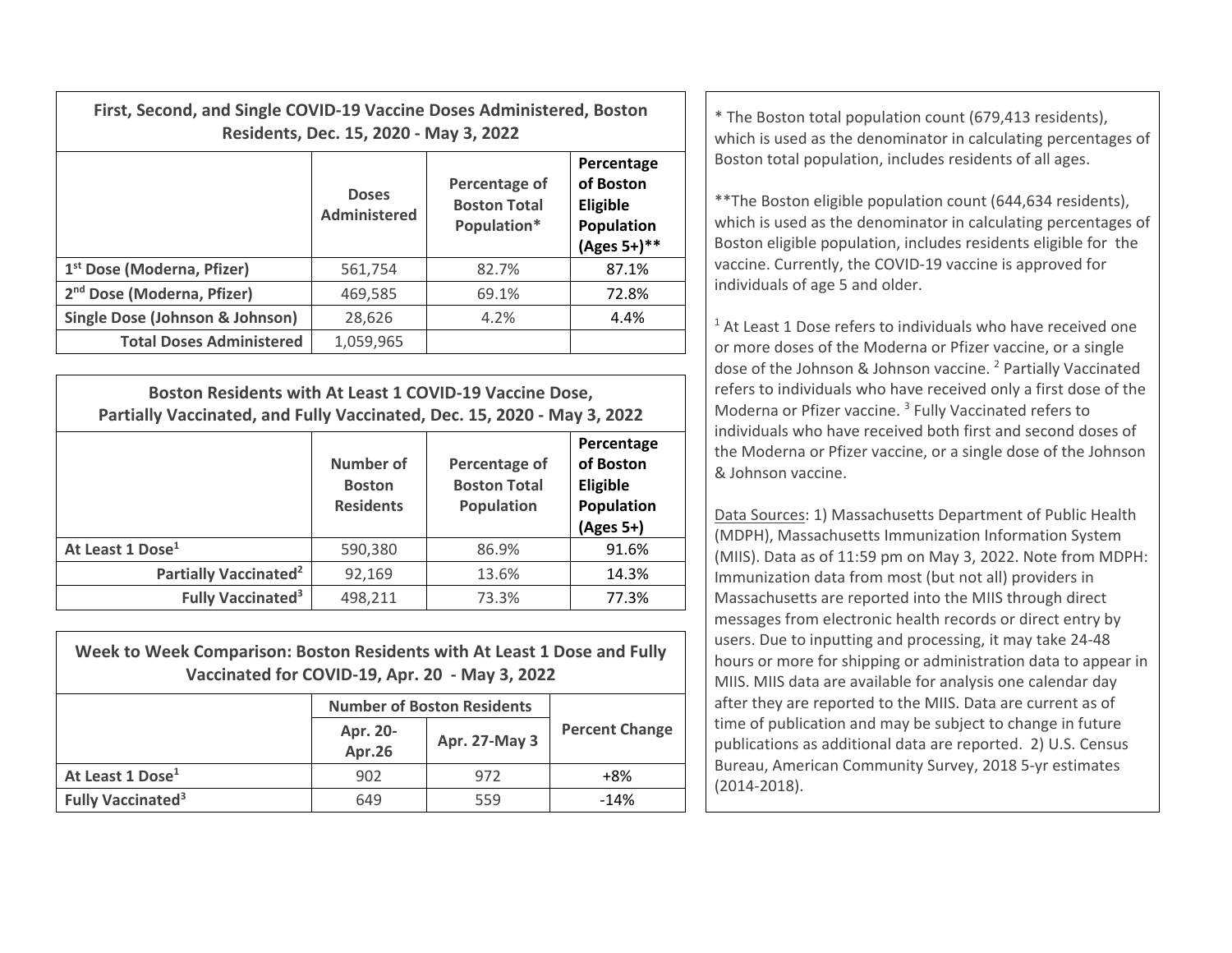

\* Total number of individuals receiving their initial dose in the 10‐week period.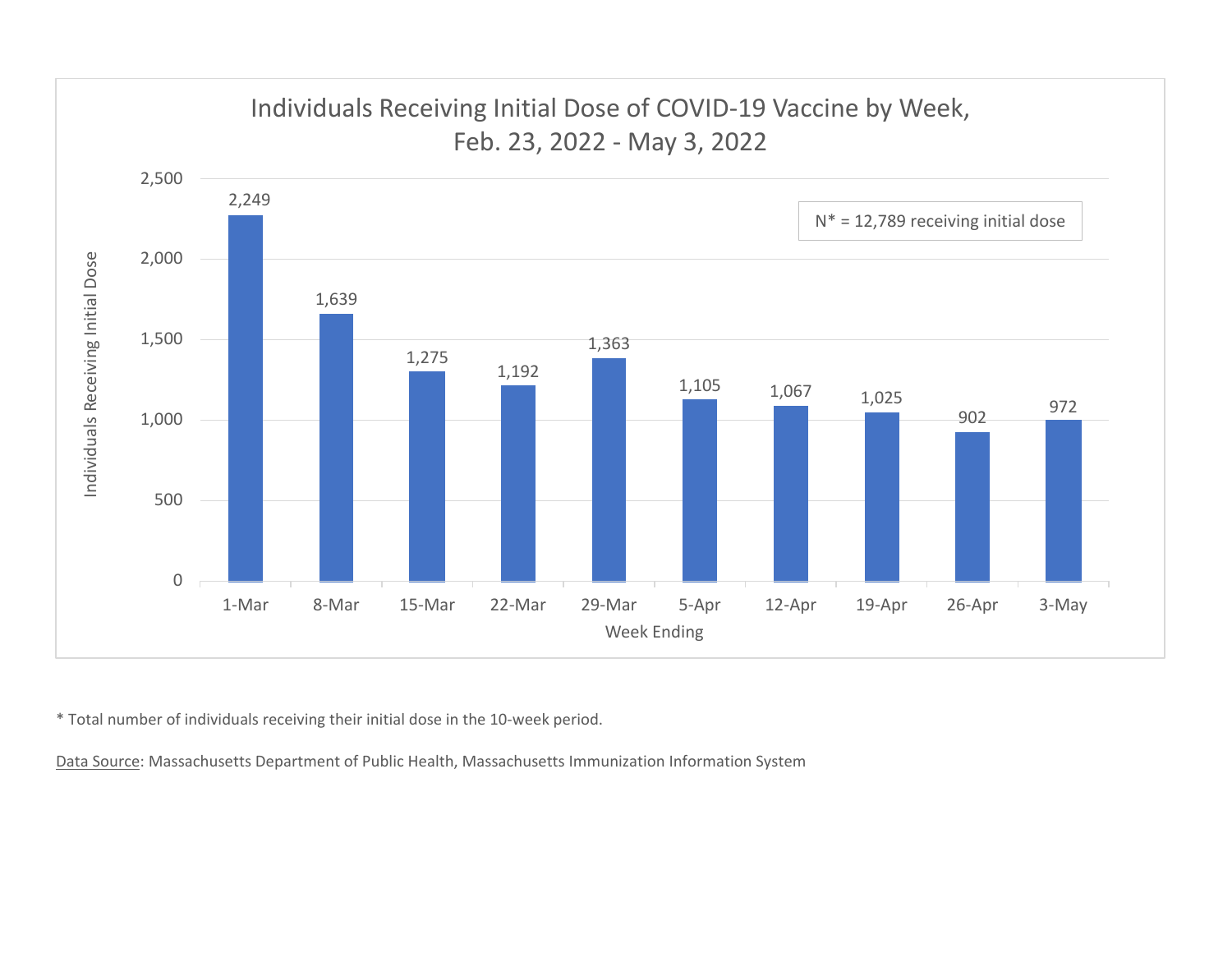

\* Total number of individuals receiving their final dose in the 10‐week period.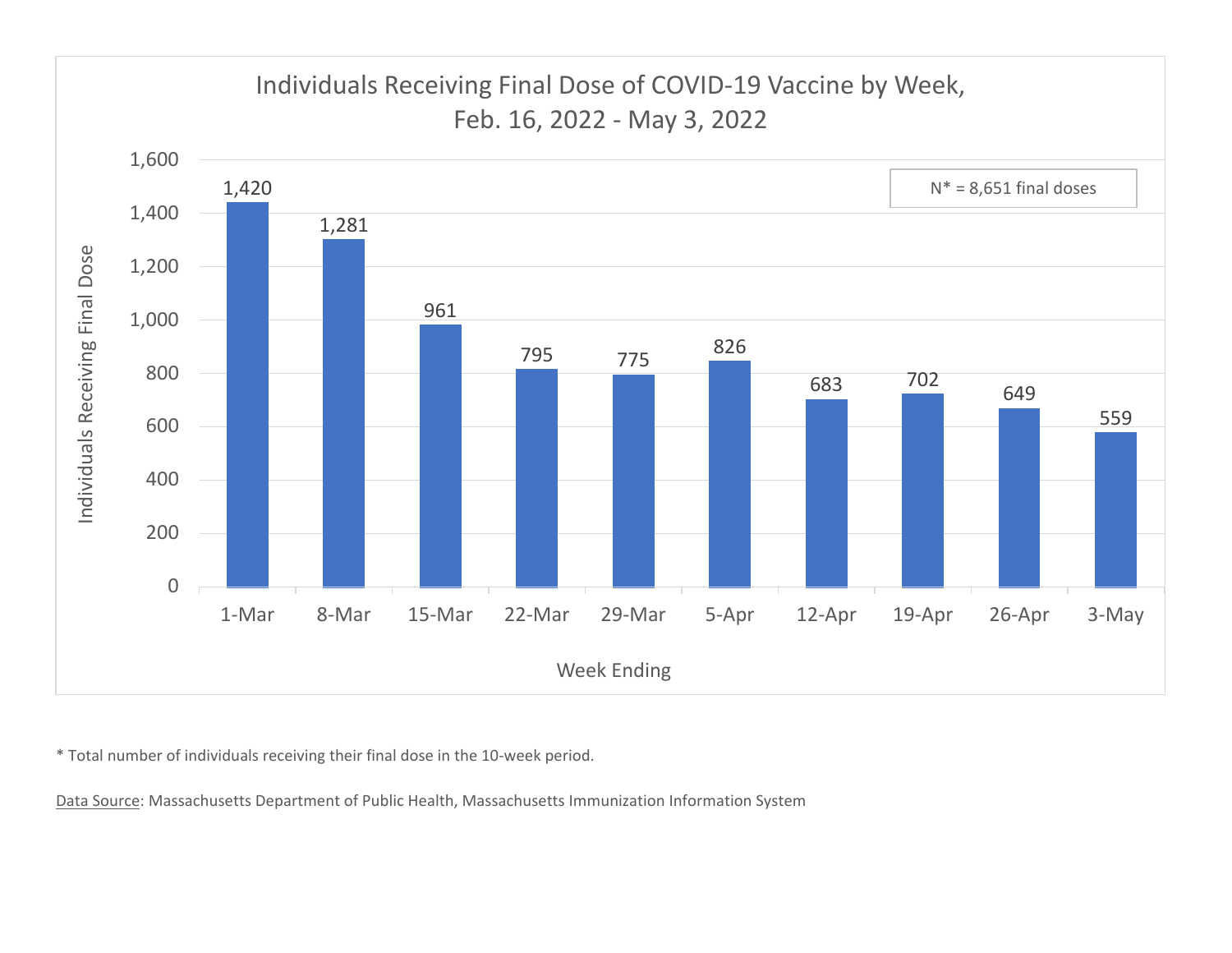

\* Varies from Total N of Individuals with At Least 1 Dose (590,380) due to missing age data for 8 individuals.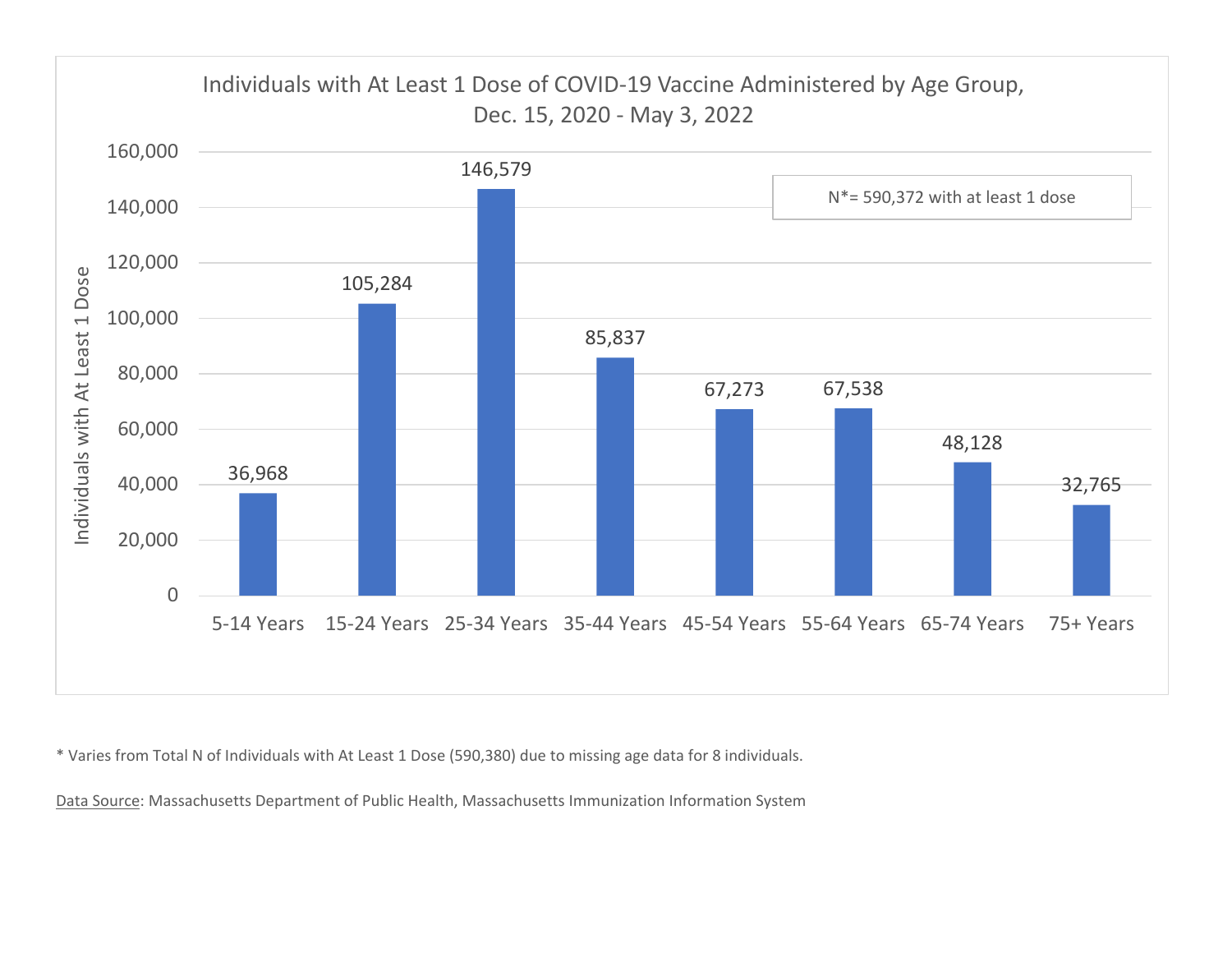

\* Varies from Total N of Individuals with At Least 1 Dose (590,380) due to missing age data for 8 individuals.

In accordance with CDC practices, BPHC has capped the percent of population coverage metrics at 99.9%. These metrics could be greater than 99.9% for multiple reasons, including census denominator data not including all individuals that currently reside in the county (e.g., part time residents) or potential data reporting errors. Estimates may change as new data are made available.

Percentage of overall Boston population with at least 1 dose <sup>=</sup> 86.9%.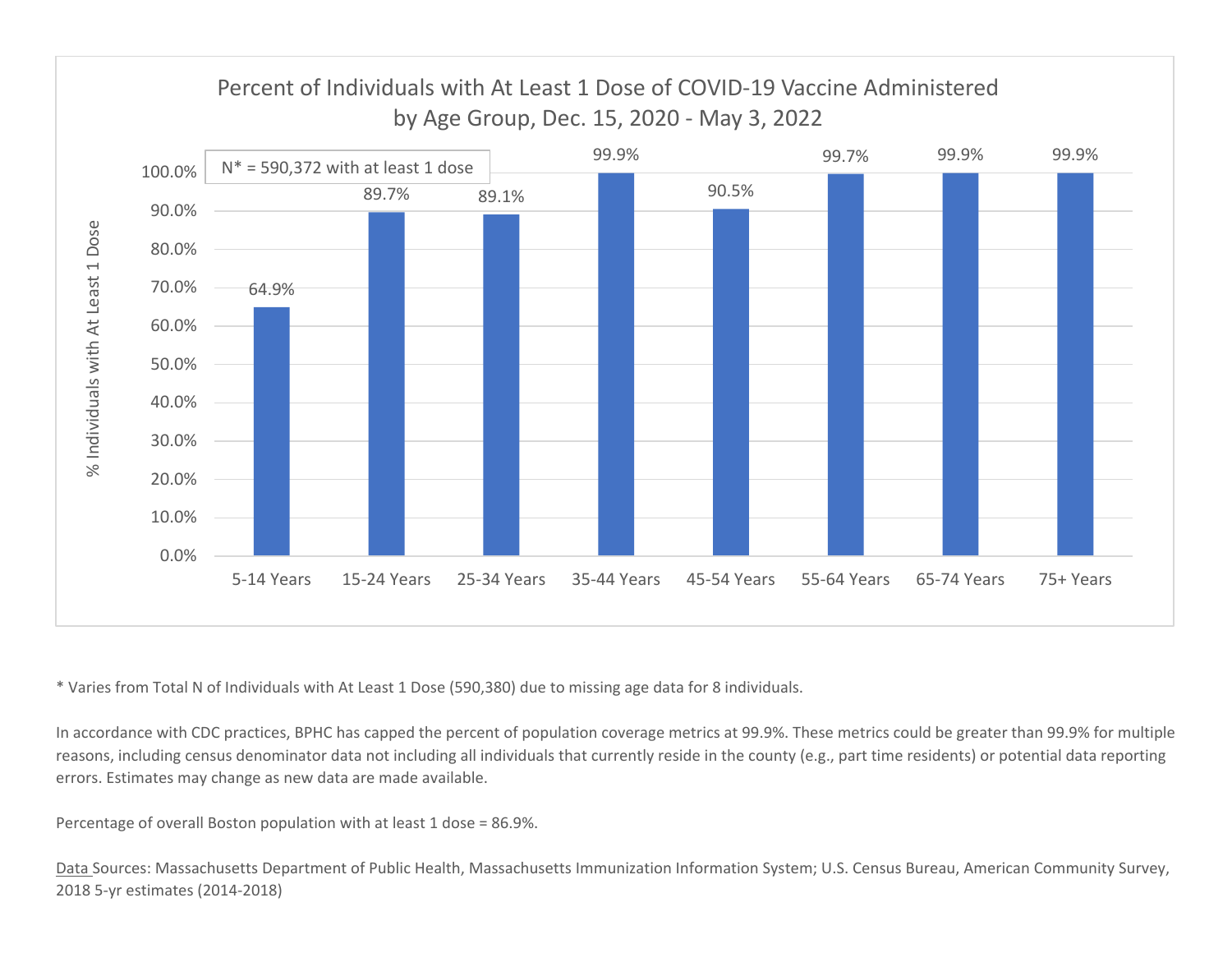

\* Varies from Total N of Fully Vaccinated Individuals (498,211) due to missing age data for 2 individuals.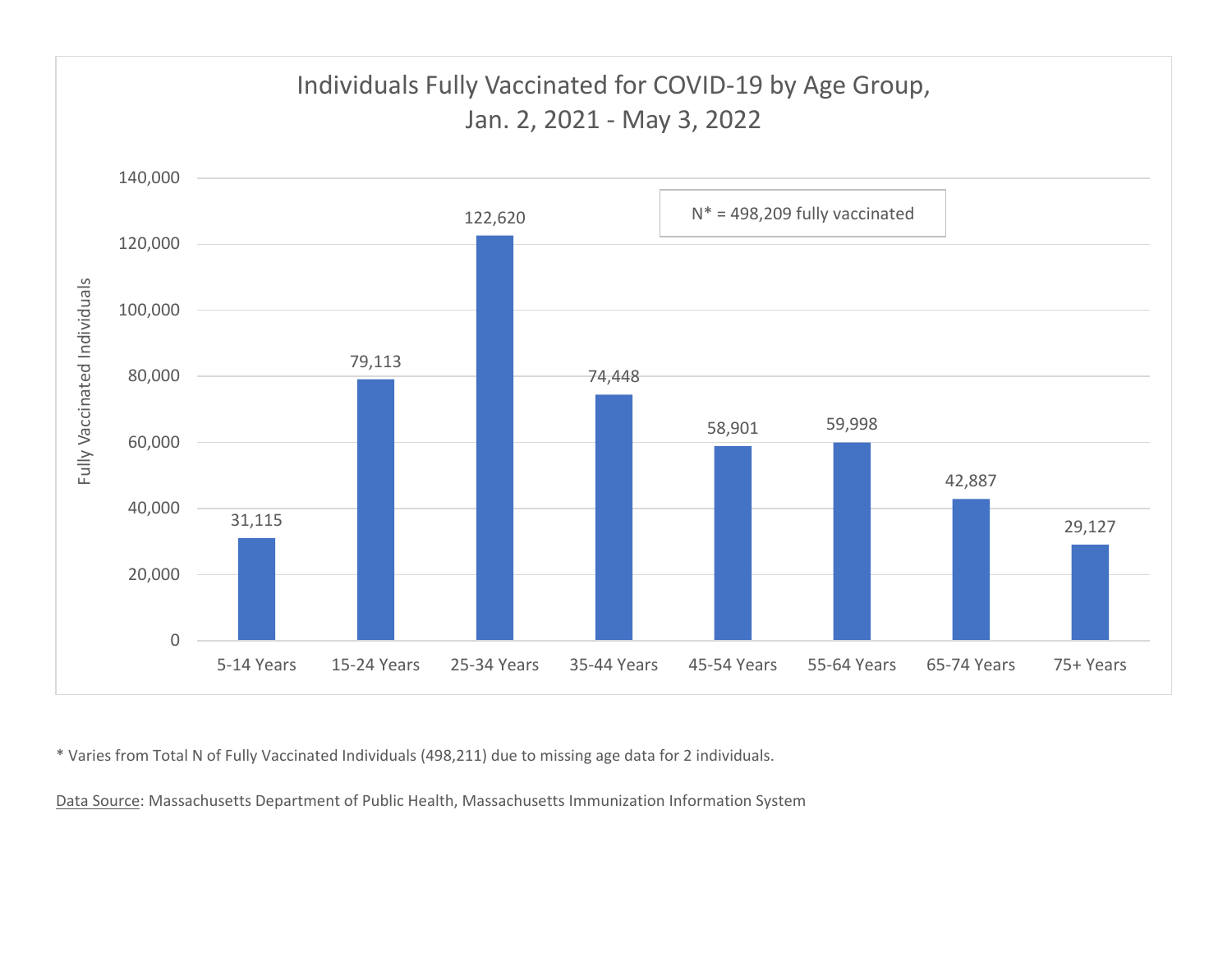

\* Varies from Total N of Fully Vaccinated Individuals (498,211) due to missing age data for 2 individuals.

Percentage of overall Boston population fully vaccinated <sup>=</sup> 73.3%.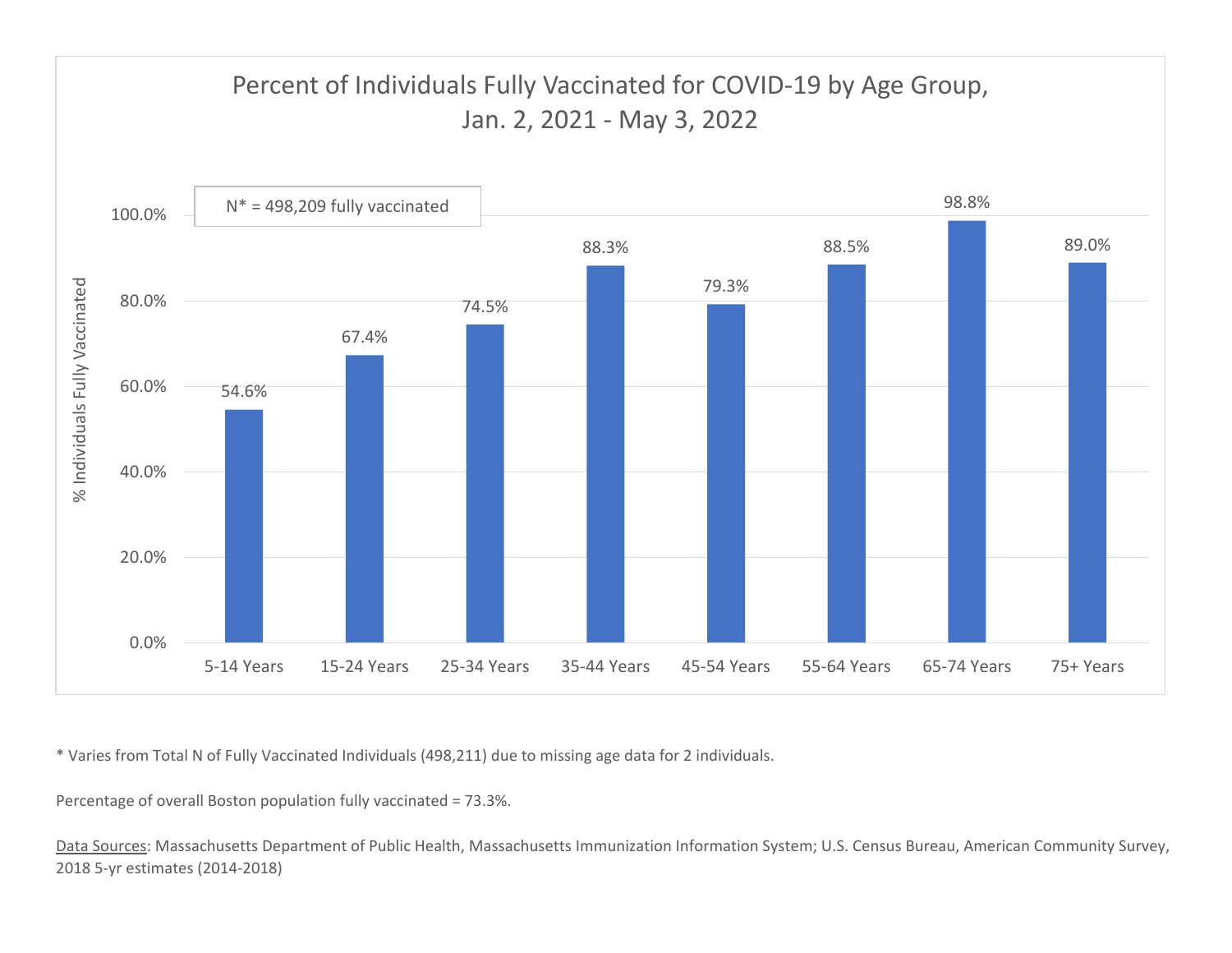

Asian/PI <sup>=</sup> Asian, Native Hawaiian, and Pacific Islander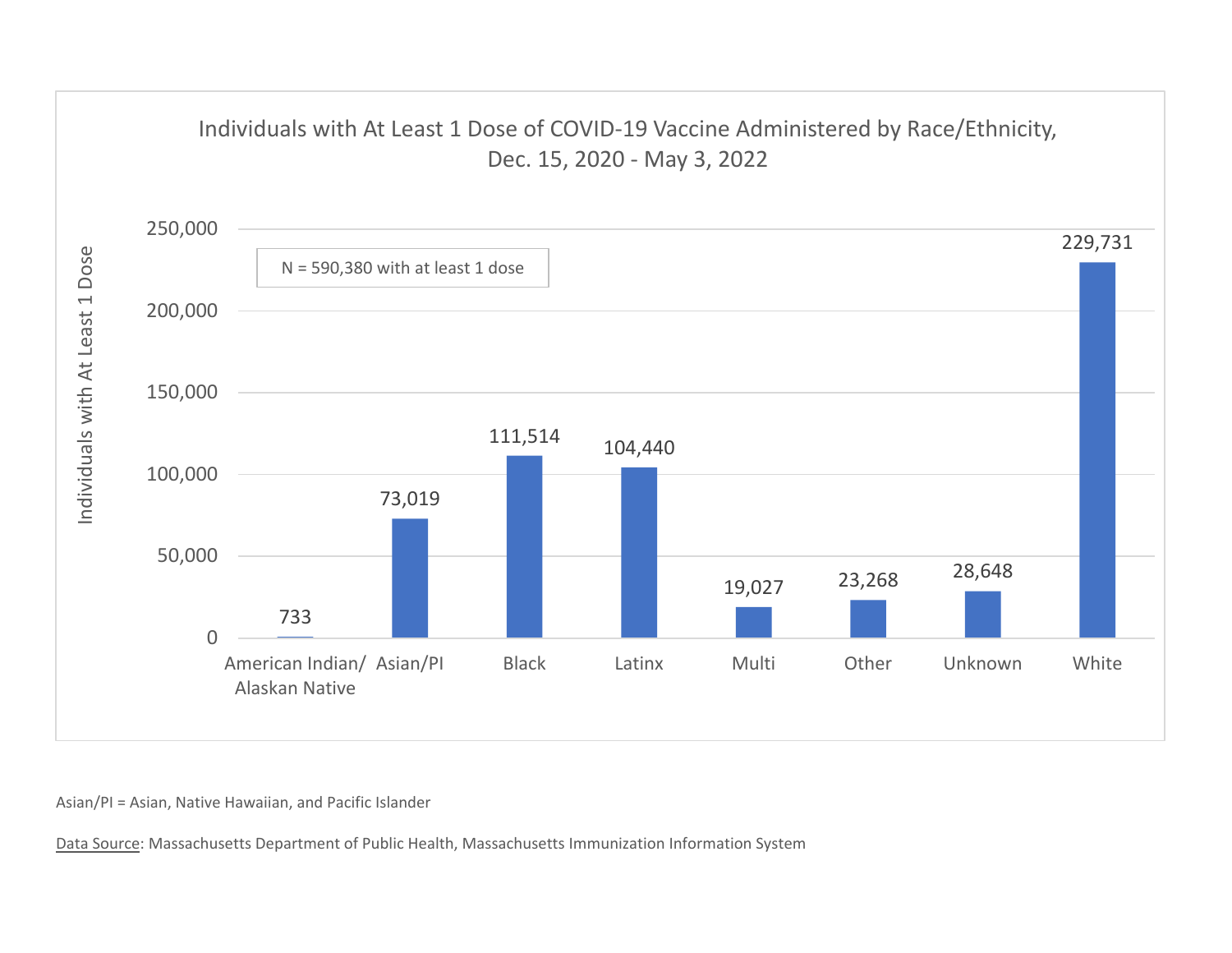

Asian/PI <sup>=</sup> Asian, Native Hawaiian, and Pacific Islander

\* Varies from Total N of Individuals with At Least 1 Dose (590,380) because data for residents who identify as Multiracial, Other, or Unknown are not included in this chart due to lack of comparable population data.

Percentage of overall Boston population with at least 1 dose <sup>=</sup> 86.9%.

In accordance with CDC practices, BPHC has capped the percent of population coverage metrics at 99.9%. These metrics could be greater than 99.9% for multiple reasons, including census denominator data not including all individuals that currently reside in the county (e.g., part time residents) or potential data reporting errors. Estimates may change as new data are made available.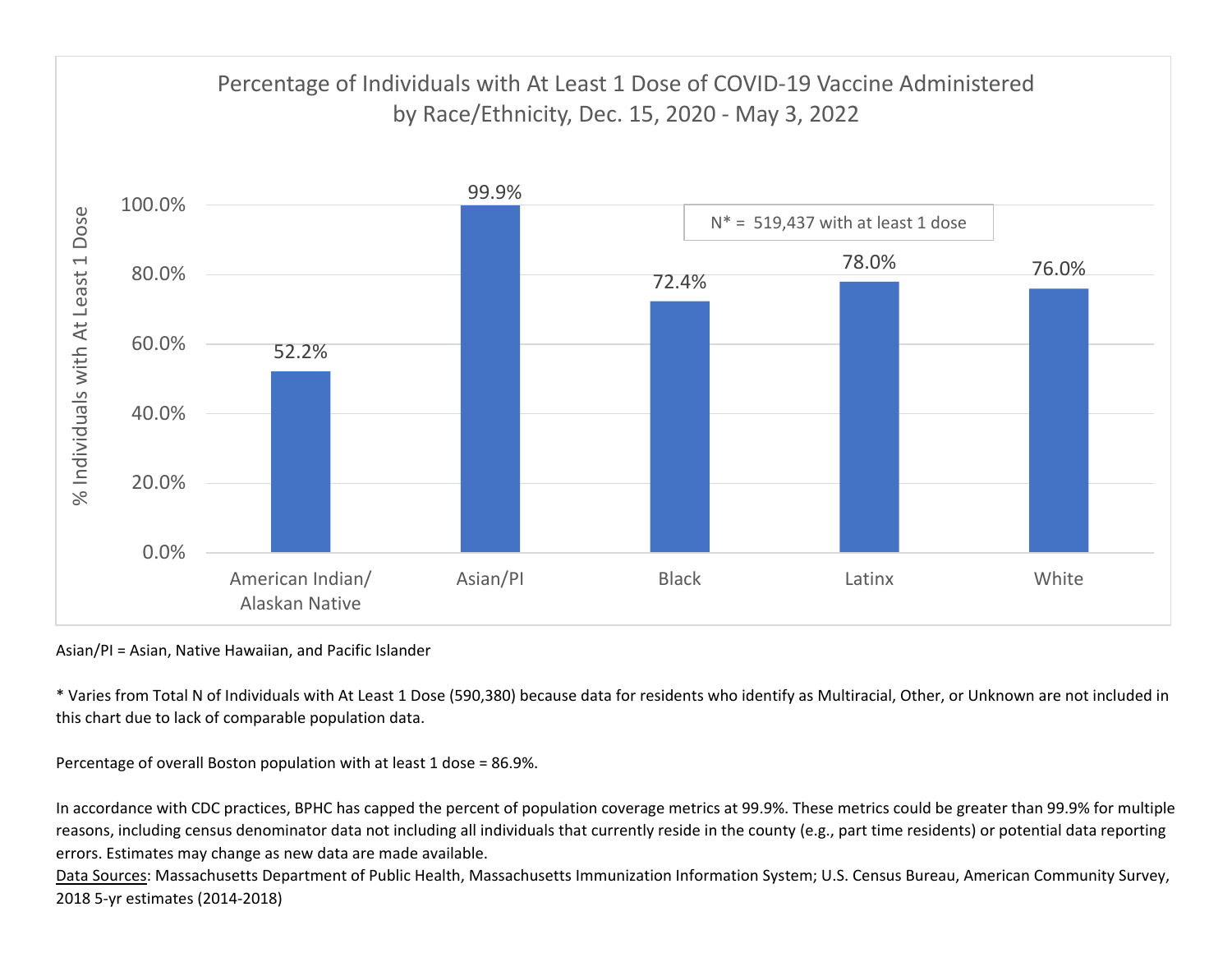

Asian/PI <sup>=</sup> Asian, Native Hawaiian, and Pacific Islander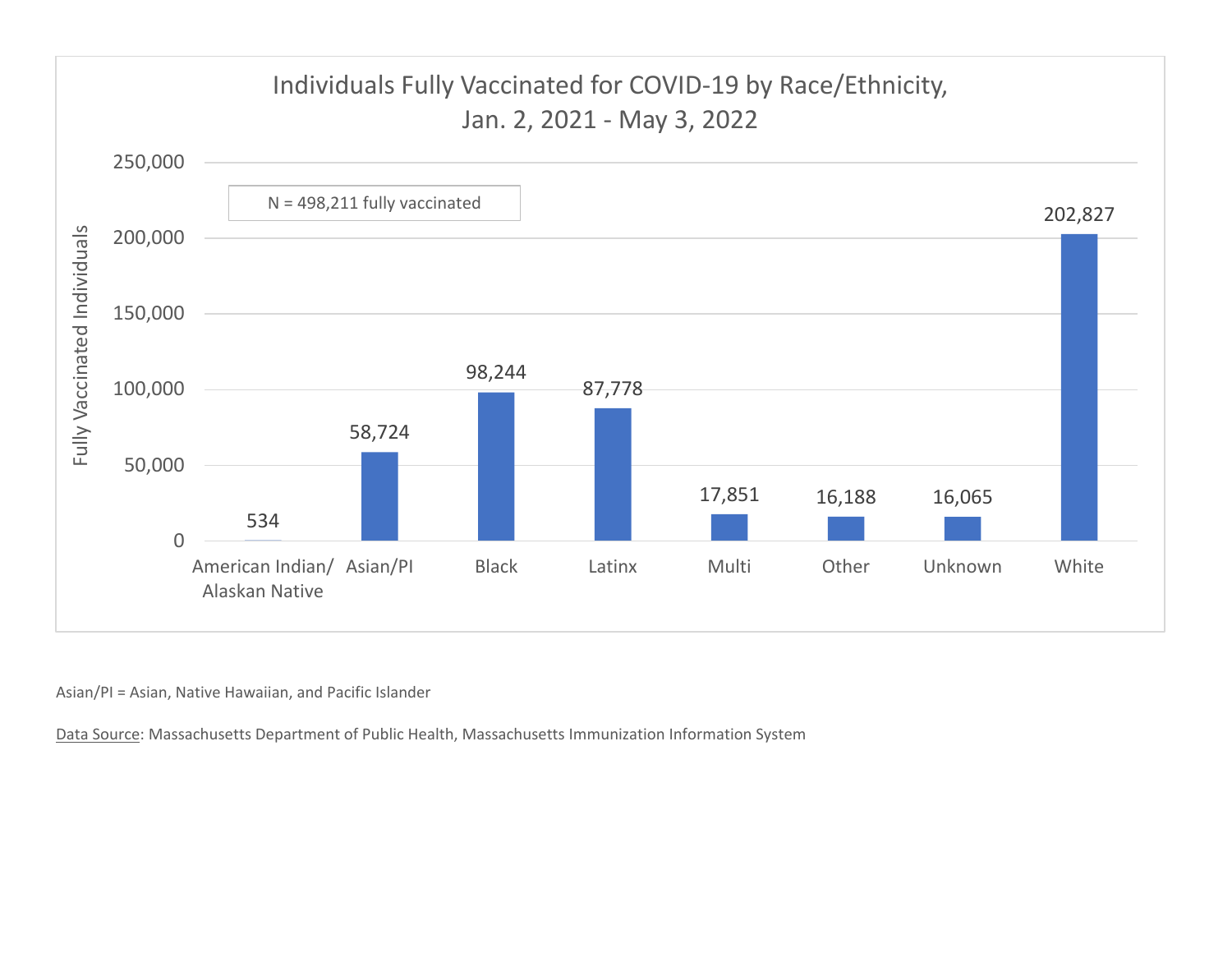

## Asian/PI <sup>=</sup> Asian, Native Hawaiian, and Pacific Islander

\* Varies from Total N of Fully Vaccinated Individuals (498,211) because data for residents who identify as Multiracial, Other, or Unknown are not included in this chart due to lack of comparable population data.

Percentage of overall Boston population fully vaccinated <sup>=</sup> 73.3%.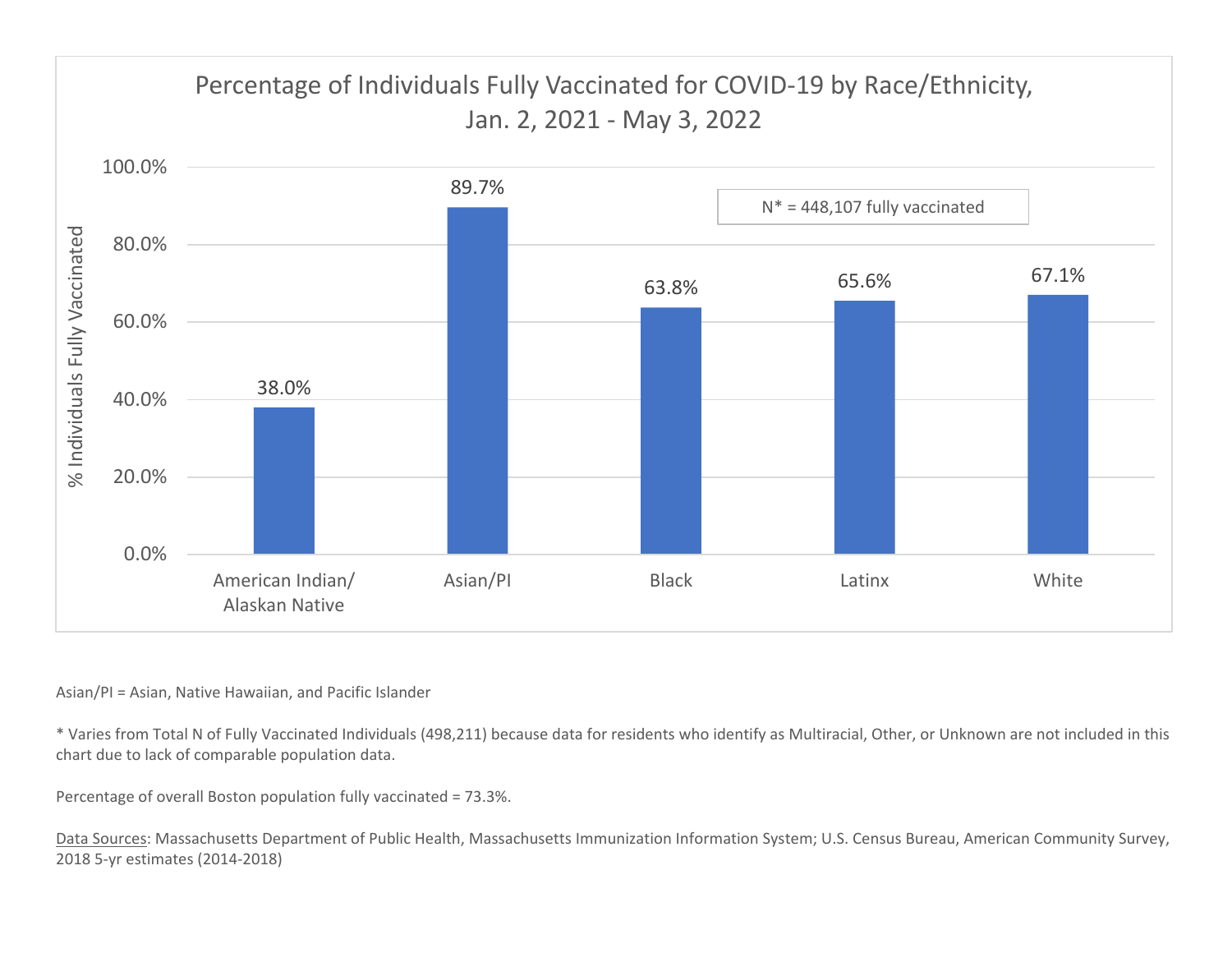

BB/BH/DT/NE/WE <sup>=</sup> Back Bay/Beacon Hill/Downtown/North End/West End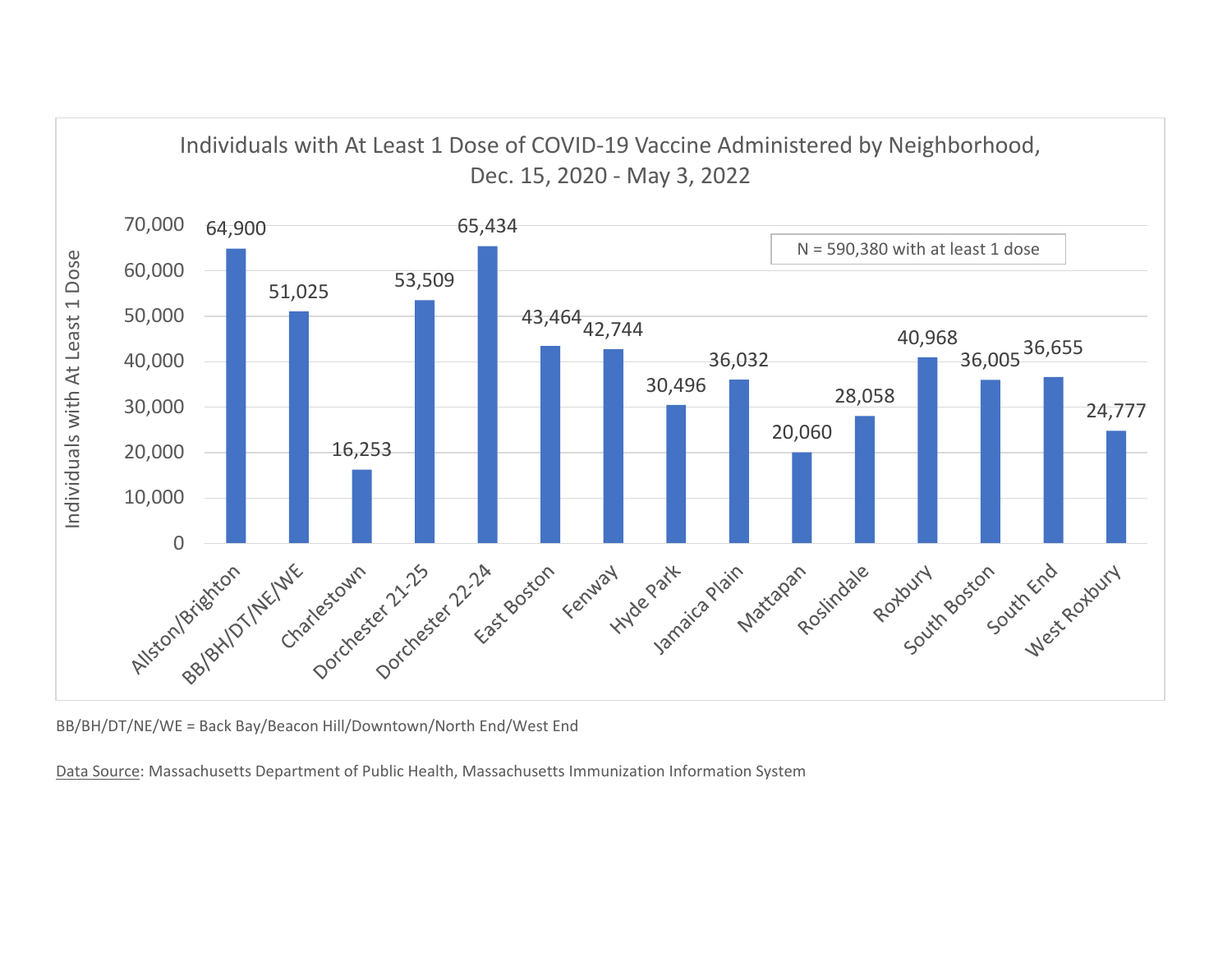

BB/BH/DT/NE/WE <sup>=</sup> Back Bay/Beacon Hill/Downtown/North End/West End

Percentage of overall Boston population with at least 1 dose <sup>=</sup> 86.9%.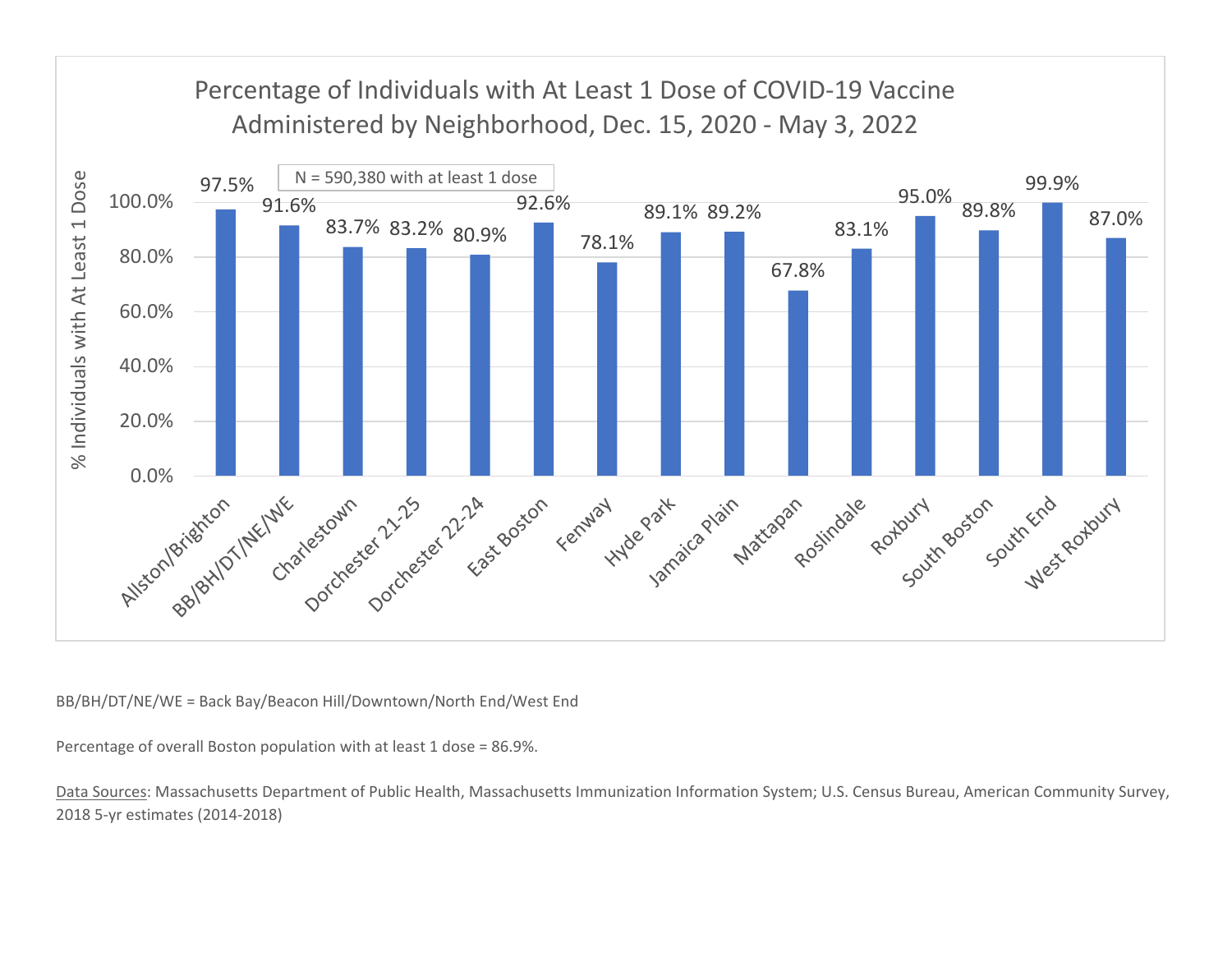

BB/BH/DT/NE/WE <sup>=</sup> Back Bay/Beacon Hill/Downtown/North End/West End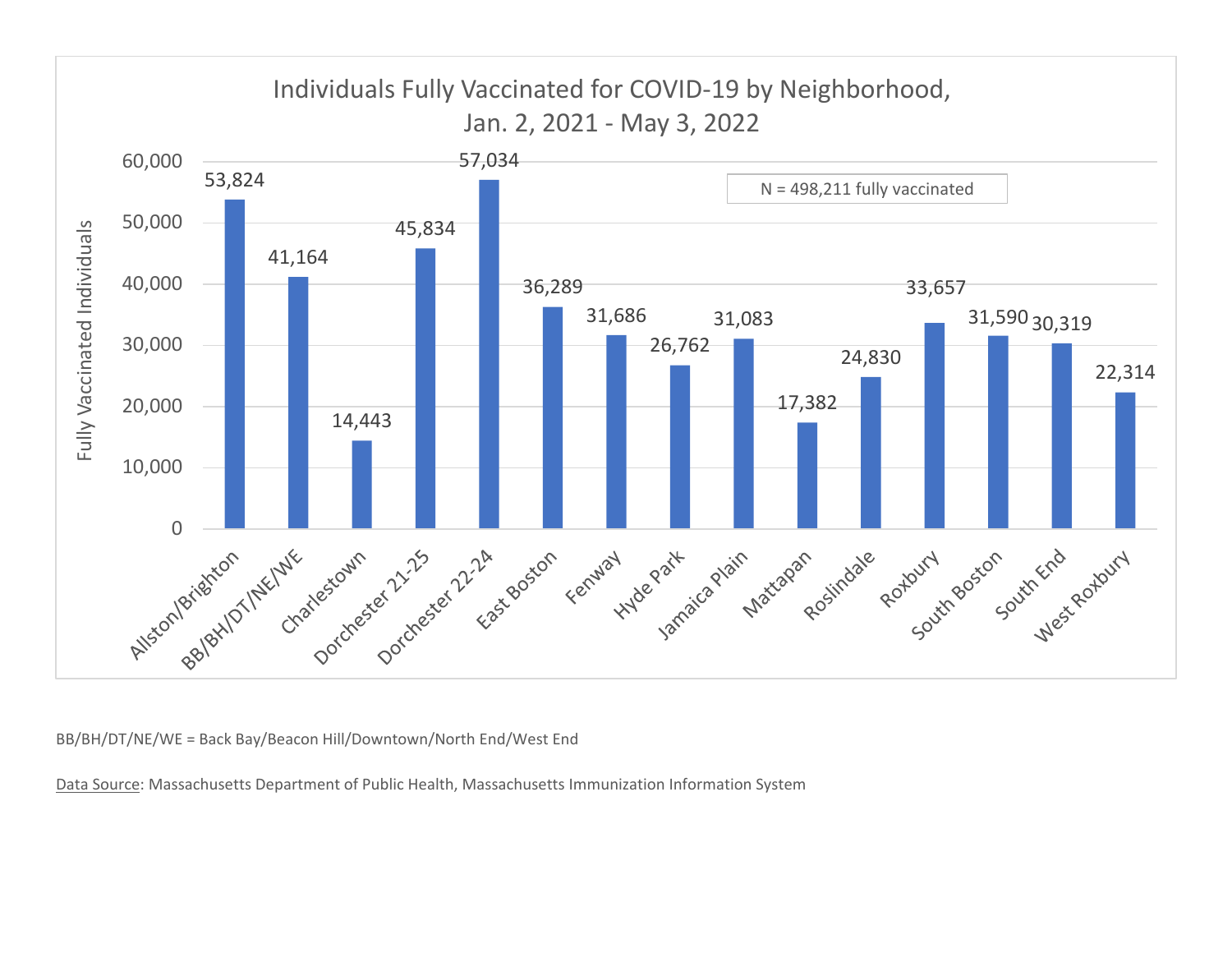

BB/BH/DT/NE/WE <sup>=</sup> Back Bay/Beacon Hill/Downtown/North End/West End

Percentage of overall Boston population fully vaccinated <sup>=</sup> 73.3%.